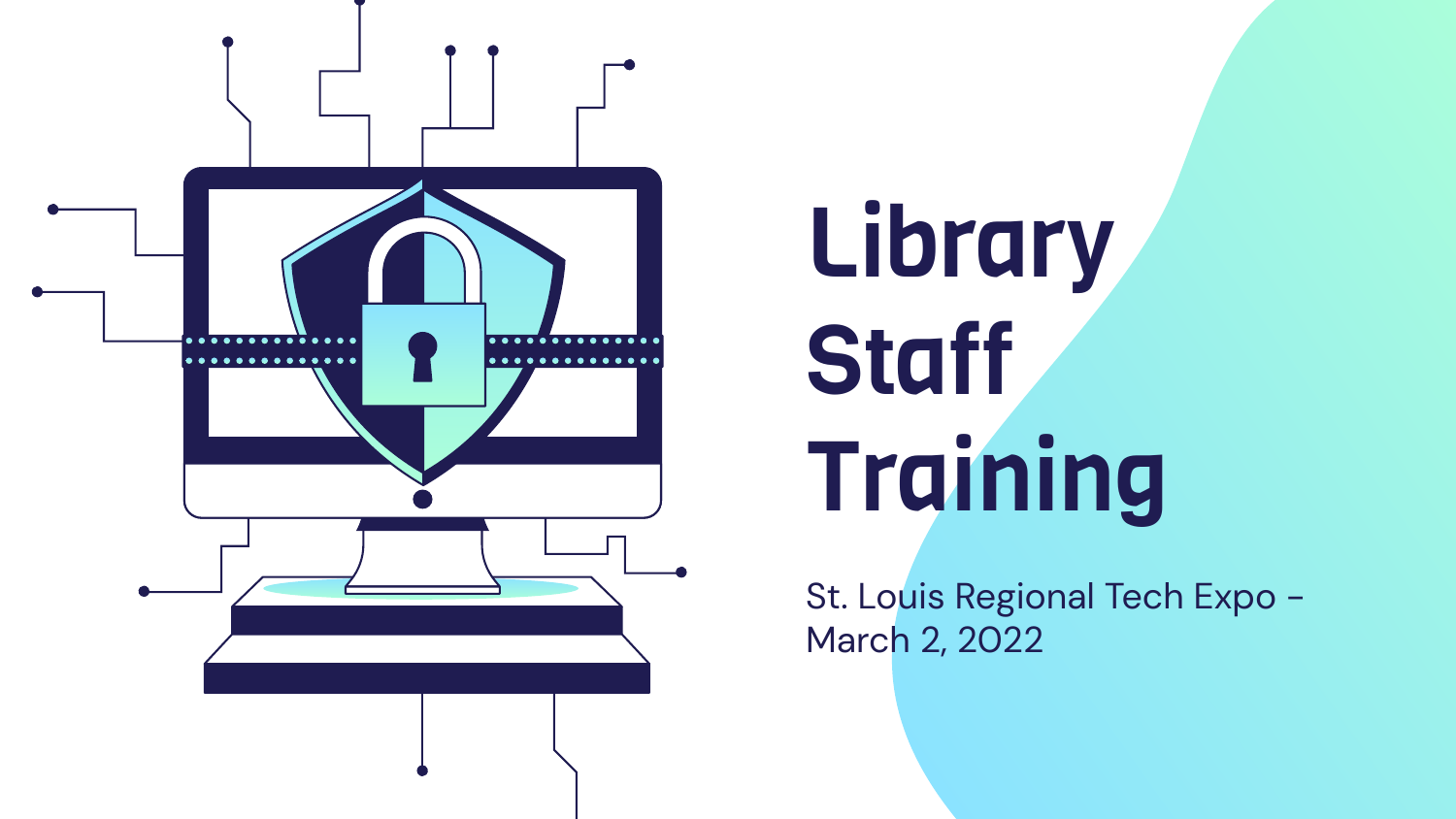## Introduction

Nick O'Neal, Director of Technology - Kirkwood Public Library

- Nearly 10 years at KPL, 9 as Tech Director
- My responsibilities include (but are not limited to)
	- Implementing and maintaining all technology related infrastructure and initiatives
	- **Training Staff** on using said technology

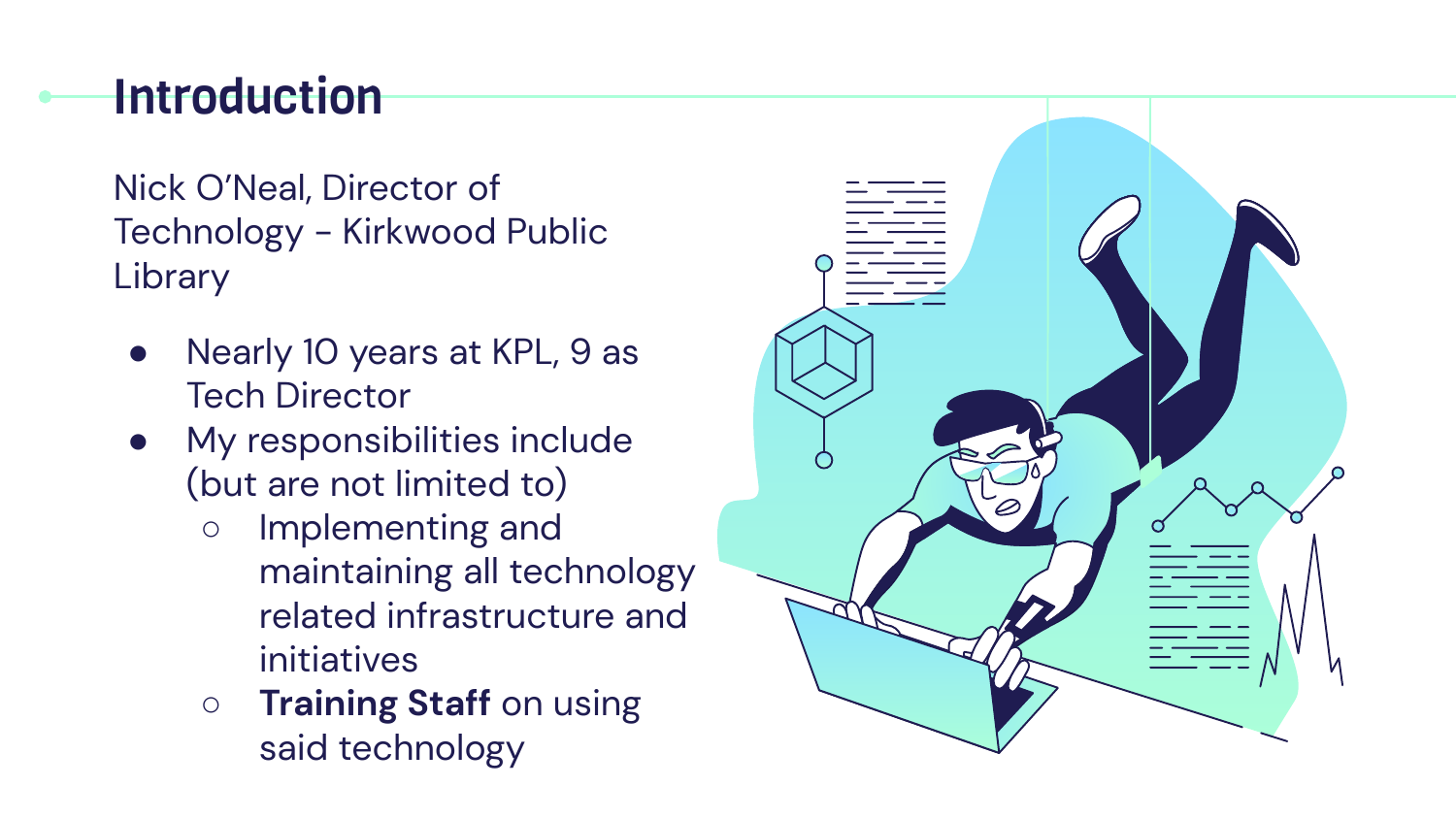

## Training Overview

Staff training is an ongoing battle in libraries. With the pandemic, many are finding that they no longer do regular tasks. These skills are often lost if not performed regularly. Kirkwood Public Library has recently started to re-emphasize staff training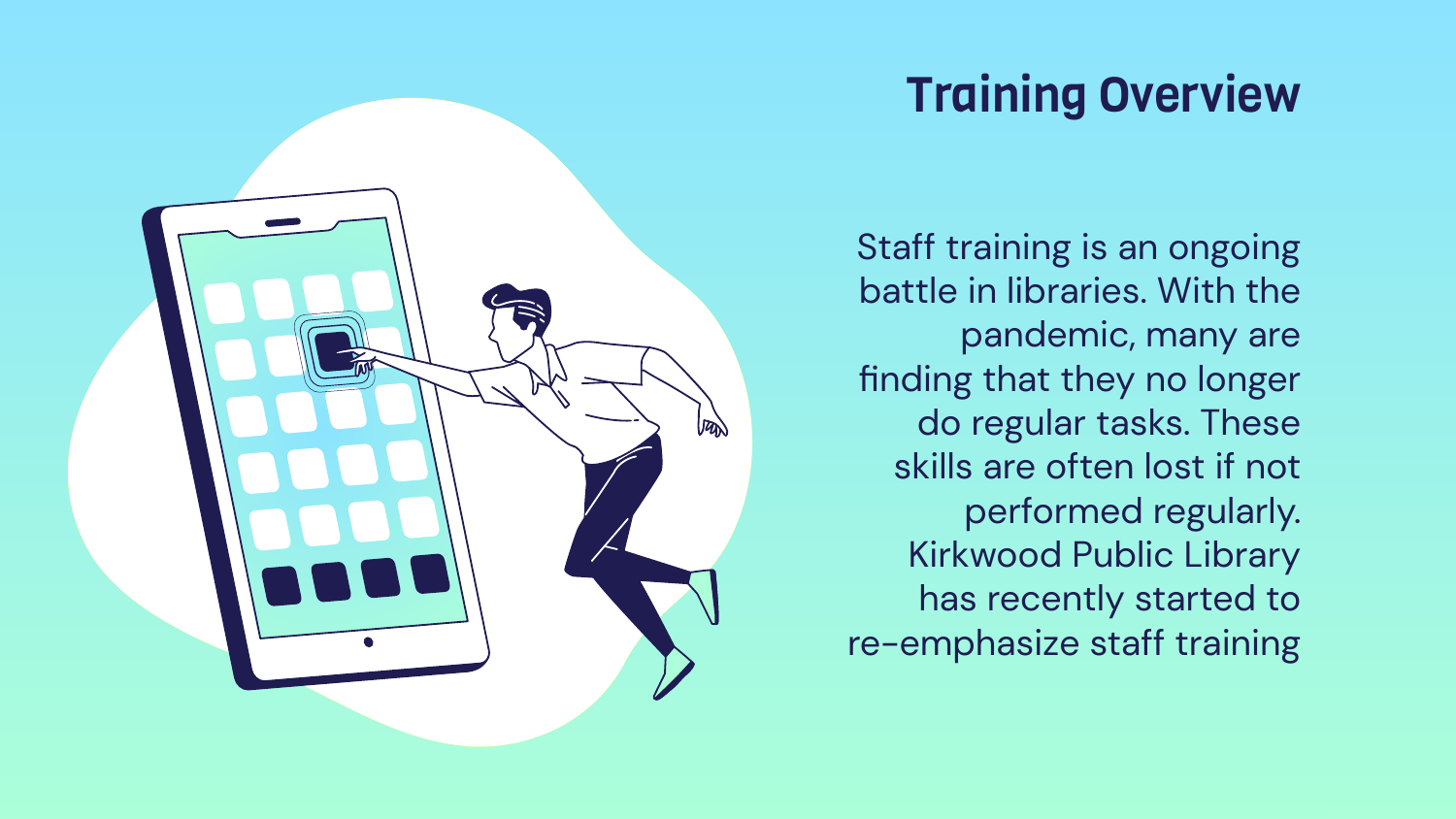## Training Models





| $\frac{1}{2}$ |
|---------------|
|               |
|               |

#### By Request

Staff and departments are encouraged to seek out training should the need arise. Training is always offered when and where applicable.

#### At Meetings

KPL has a plethora or departments and committee and therefore conduct a lot of meeting. Training is offered and encouraged.

#### Software Solution

KPL implements a help desk solution called Freshdesk. This allows IT staff to build a knowledge bank for information and training.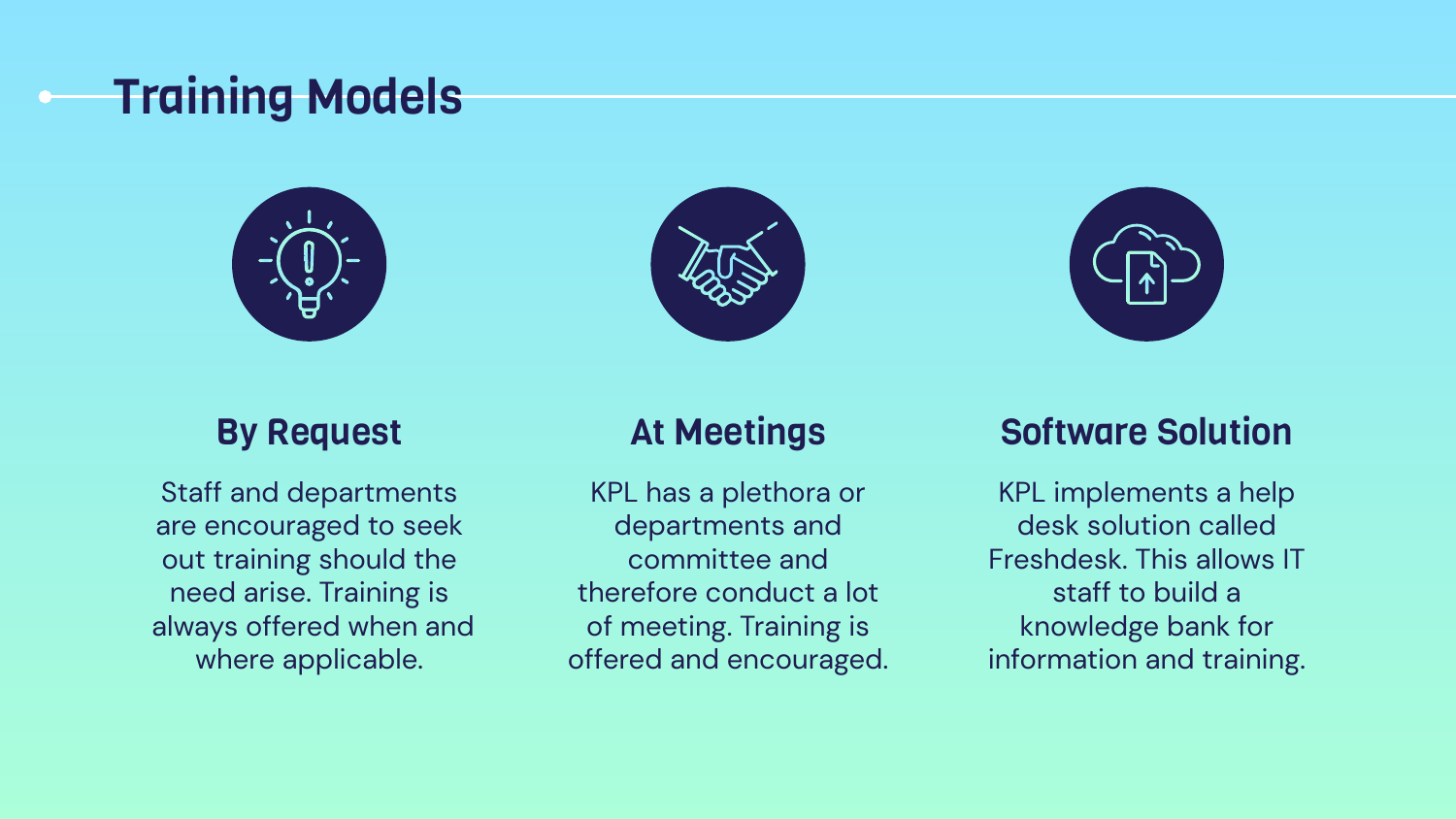### THEN VS. NOW



Prior to the pandemic more library staff were regularly performing a variety of tasks. The more they did them the more they retained the knowledge.



#### Now

During the pandemic fewer library staff have been doing fewer tasks. This has caused some to lose the knowledge and feel less comfortable assisting in those tasks.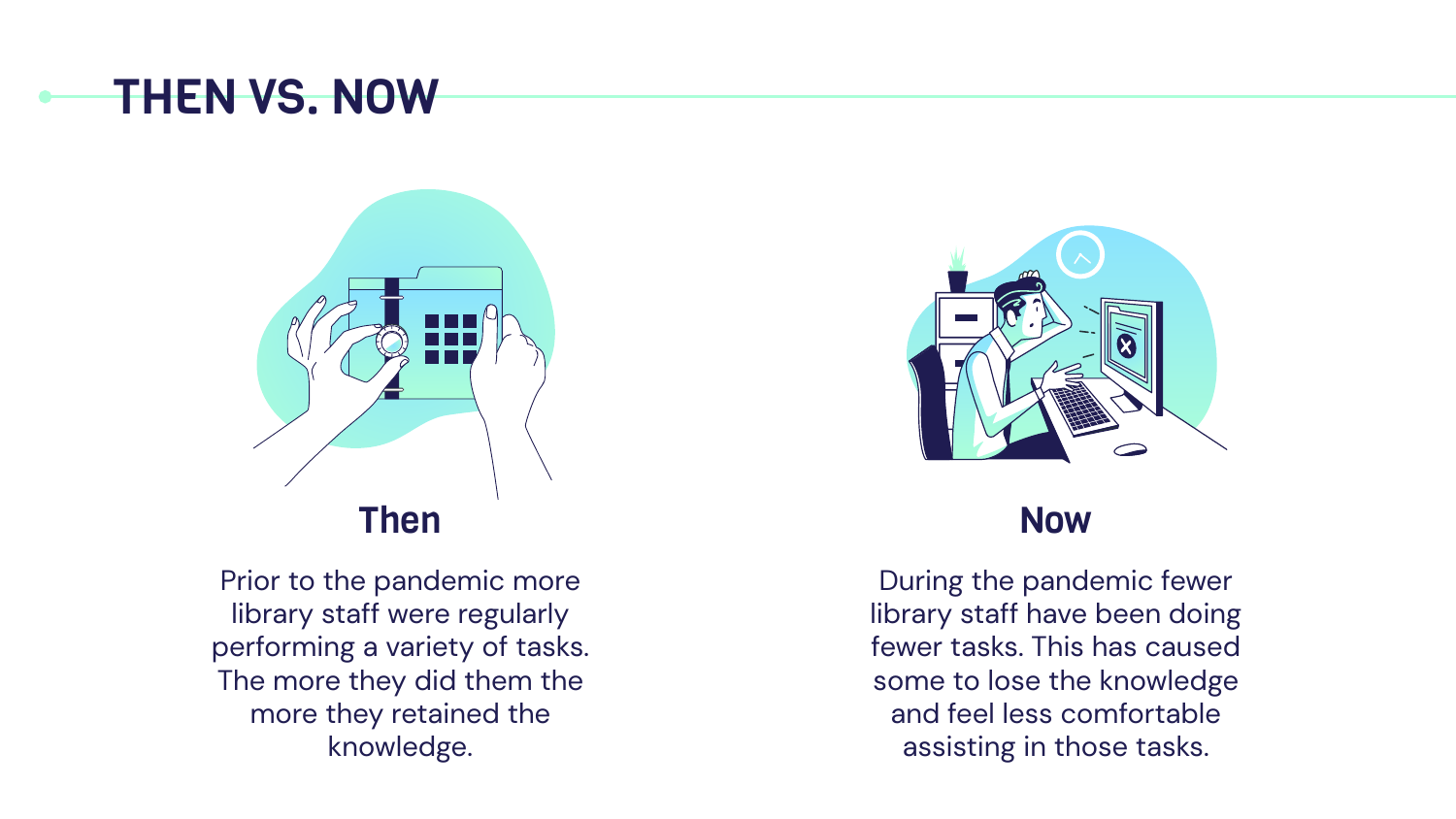## STRATEGIC PLAN

Objective: Actively seek out ways to use and integrate technology into all levels of library operations to enhance patron engagement.

Tactic: Deliver necessary training and tools tp provide staff with technology skills to empower them in their duties while assisting patrons.

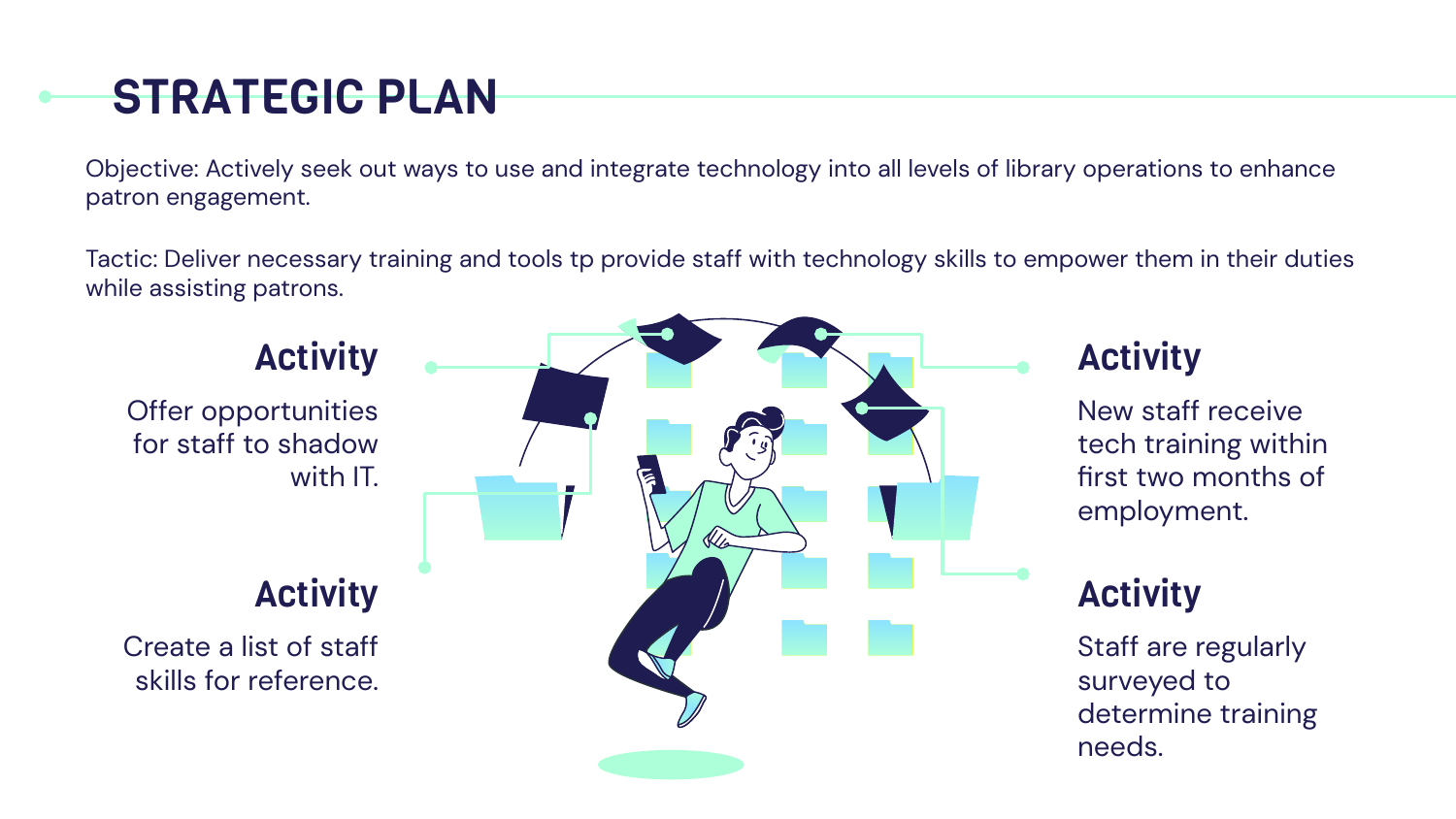## New Training **Initiatives**

Implemented within the last two years.

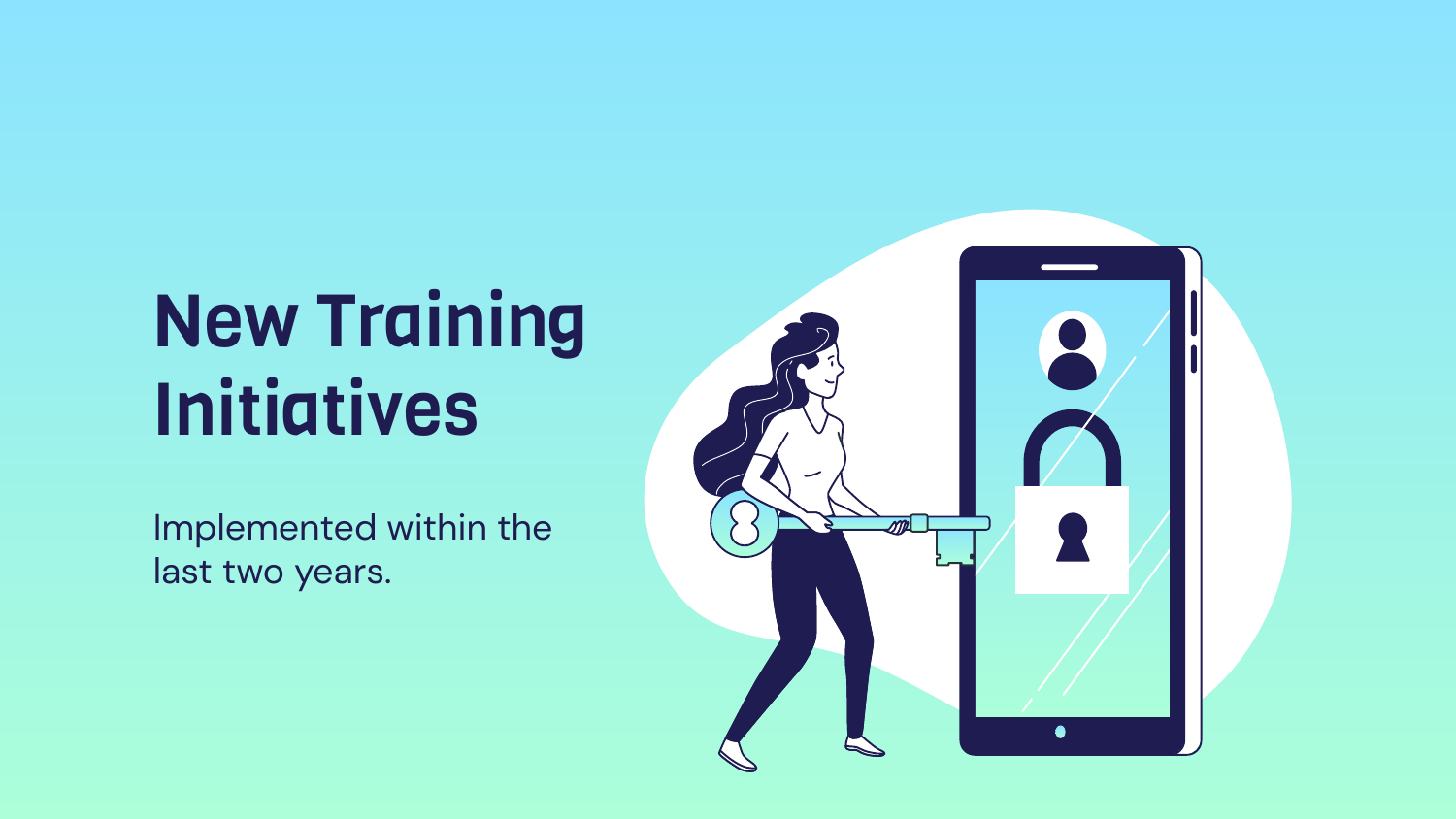## Recent Initiatives

- HR Management System (Bamboo)
	- Assign and track training for staff members
- **•** Monthly Tips
	- Sent via Bamboo
	- Staff are given a task to complete
- Infosec IQ

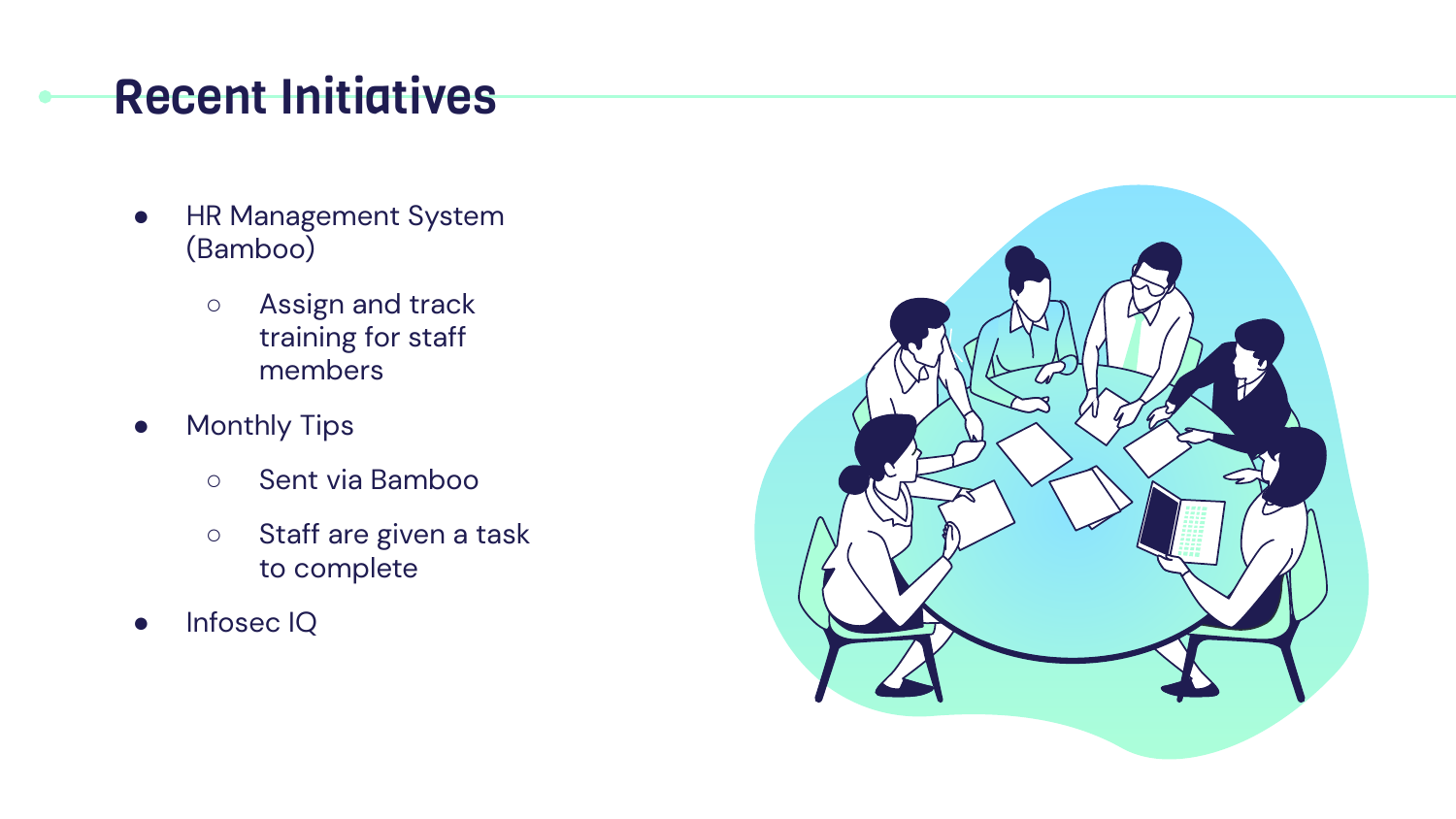### INFOSEC IQ



Infosec IQ provides personalized security awareness and anti-phishing training to help you engage every employee, keep education relevant and deliver training automatically to those who need it most.

#### Features

- Import and organize users as well as SSO integration
- Test staff with Phishing campaigns
- Create and deploy training videos and assessment
- Reporting dashboard
- Available at a discounted rate to MOREnet libraries.